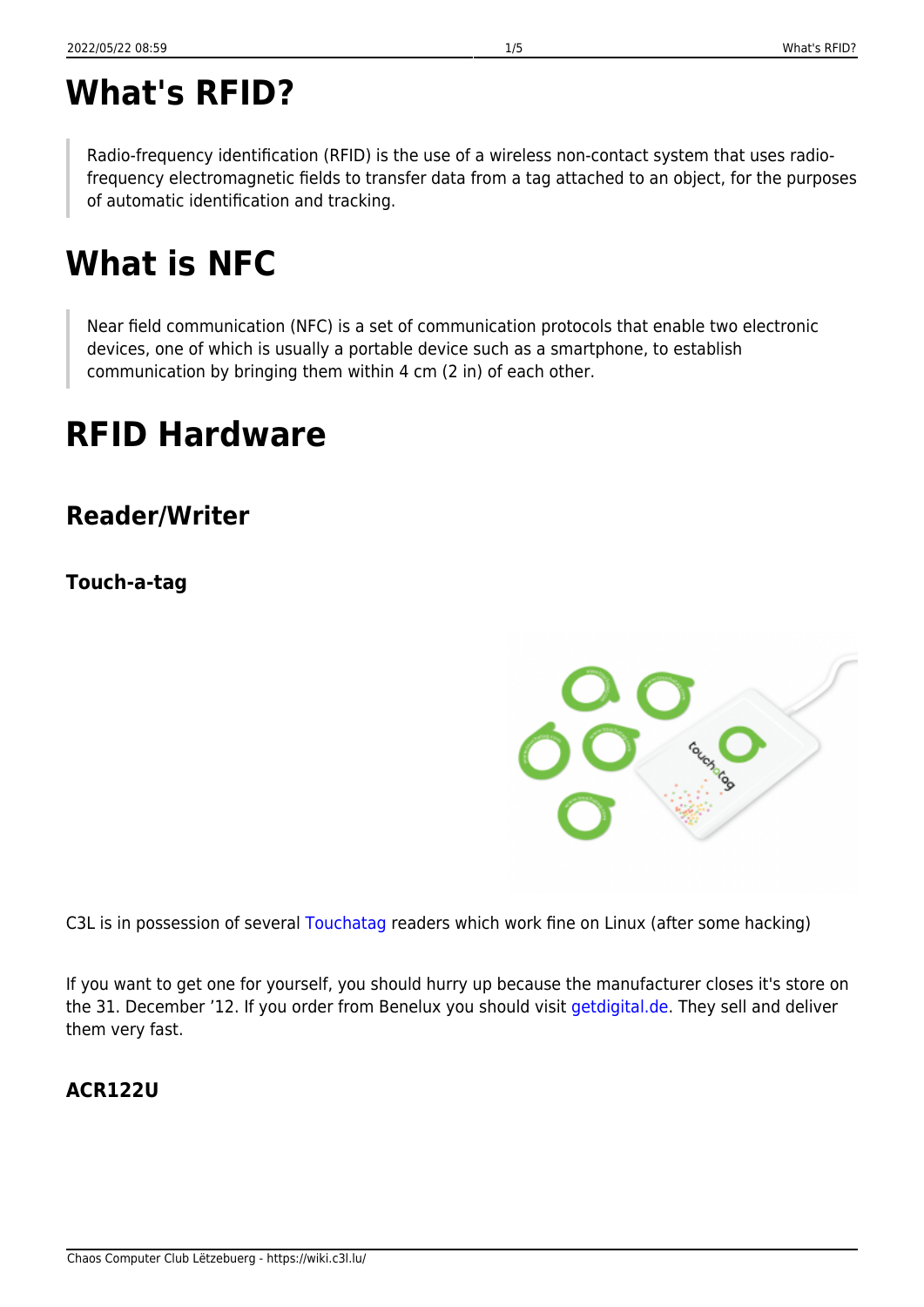

A good piece of hardware with a good linux support.

### **Proxmark**



Works like a charm under linux!

# **NFC Tags**

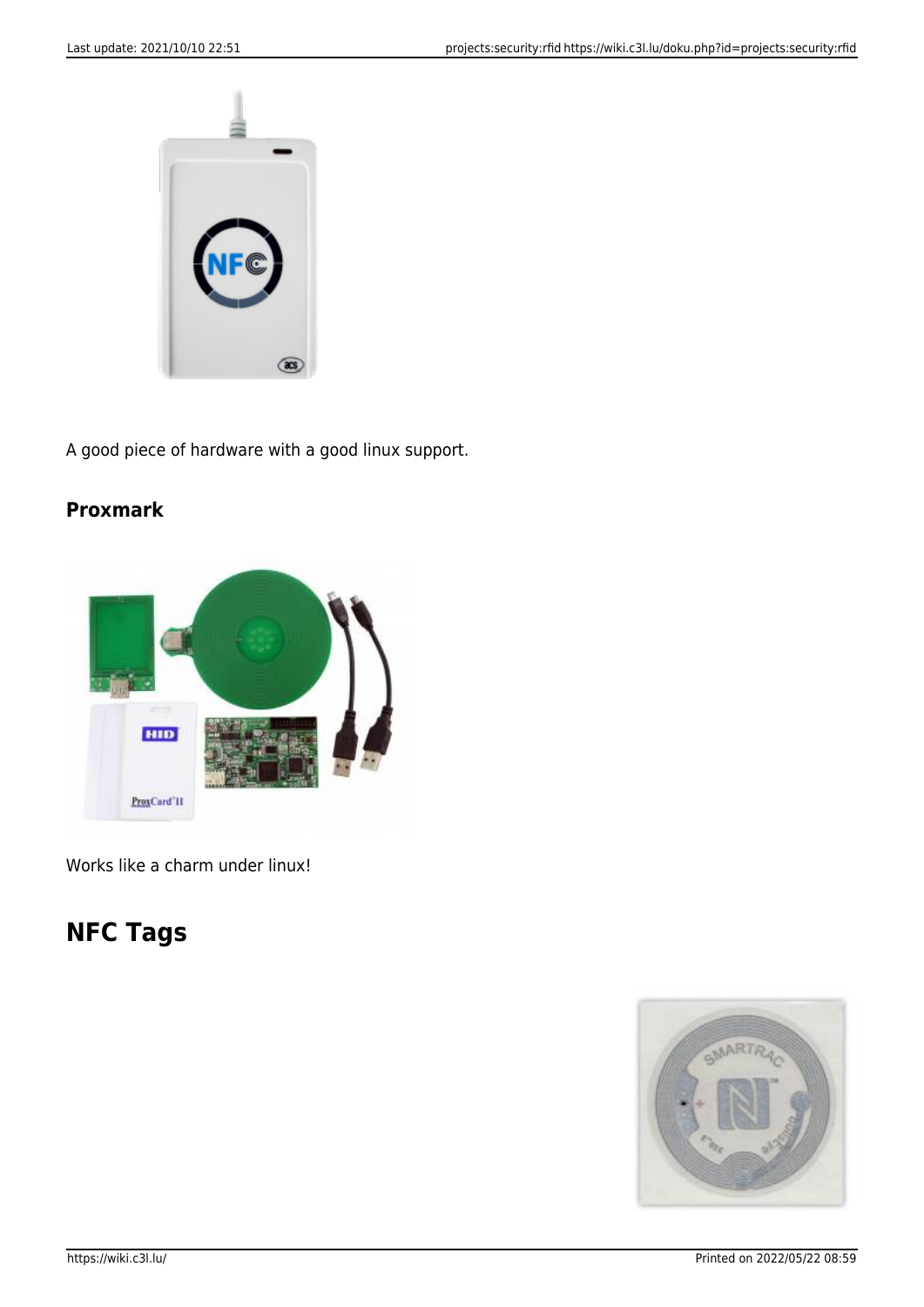### **NTAG216**

Those are the NFC tags we use to chip our Hackerspace passports. Capacity: 888 Byte. Standard: NFC Forum Type 2 Tag ISO 14 443 A

nfc-mfultralight r dump.mfd nfc-mfultralight w dump.mfd

# **RFID Software**

## **libnfc**

sudo apt-get install libnfc-dev

## **RFIDIOt**

A bunch of [python scripts](https://github.com/AdamLaurie/RFIDIOt). Preinstalled on Kali linux.

## **mfoc**

Mifare Classic Offline Cracker is a tool that can recover keys from Mifare Classic cards.

#### **[Website](http://code.google.com/p/nfc-tools/wiki/mfoc)**

## **mfcuk**

Installation procedure was from 2012. Now the installation is straight forward!

MFCUK - MiFare Classic Universal toolKit. Toolkit containing samples and various tools based on and around libnfc and crapto1, with emphasis on Mifare Classic NXP/Philips RFID cards.

Special emphasis of the toolkit is on the following:

- mifare classic weakness demonstration/exploitation
- demonstrate use of libnfc (and ACR122 readers)
- demonstrate use of Crapto1 implementation to confirm internal workings and to verify theoretical/practical weaknesses/attacks

#### **[Website](http://code.google.com/p/mfcuk/)**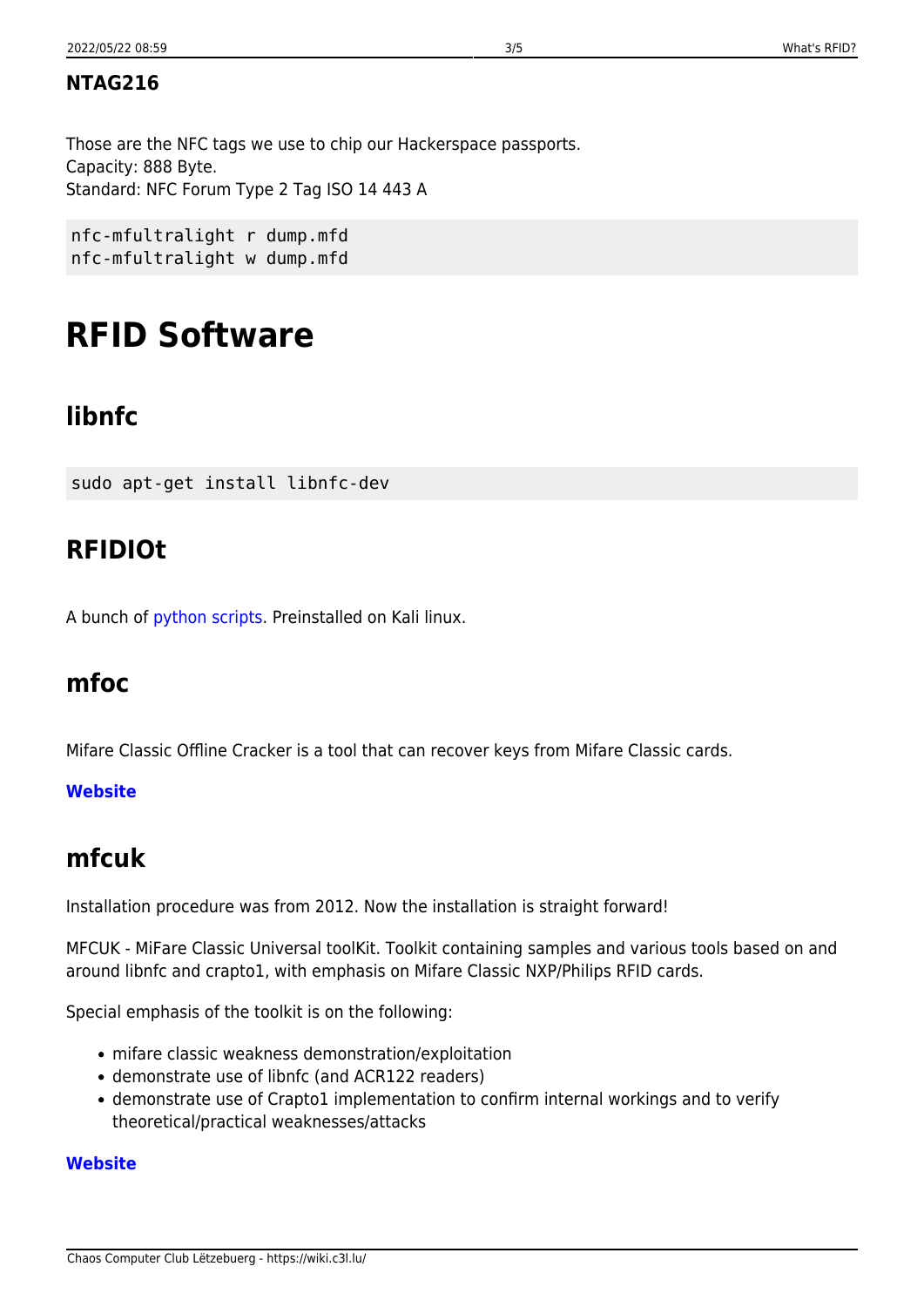#### **mfoc & mfcuk installation guides**

#### **Ubuntu**

Install the pcscd package.

sudo apt-get install pcscd

Install libccid

sudo apt-get install libccid

Install autoreconf

sudo apt-get install autoreconf

Install [libnfc-1.3.9](http://libnfc.googlecode.com/files/libnfc-1.3.9.tar.gz)

autoreconf -vis ./configure make sudo make install

Download [mfoc](http://nfc-tools.googlecode.com/files/mfoc-0.09.tar.gz)

autoreconf -vis ./configure make sudo make install

If you encounter problems after the execution, do this:

sudo ln -s /usr/local/lib/libncf.so\* /usr/lib/

Now mfoc should be up and running.

Download and install [libnfc-1.5.1](http://libnfc.googlecode.com/files/libnfc-1.5.1.tar.gz)

```
autoreconf -vis
./configure
make
sudo make install
```
Download [mfcuk](http://code.google.com/p/mfcuk/)

svn checkout http://mfcuk.googlecode.com/svn/trunk/ mfcuk-read-only

Symlink shared object libs!